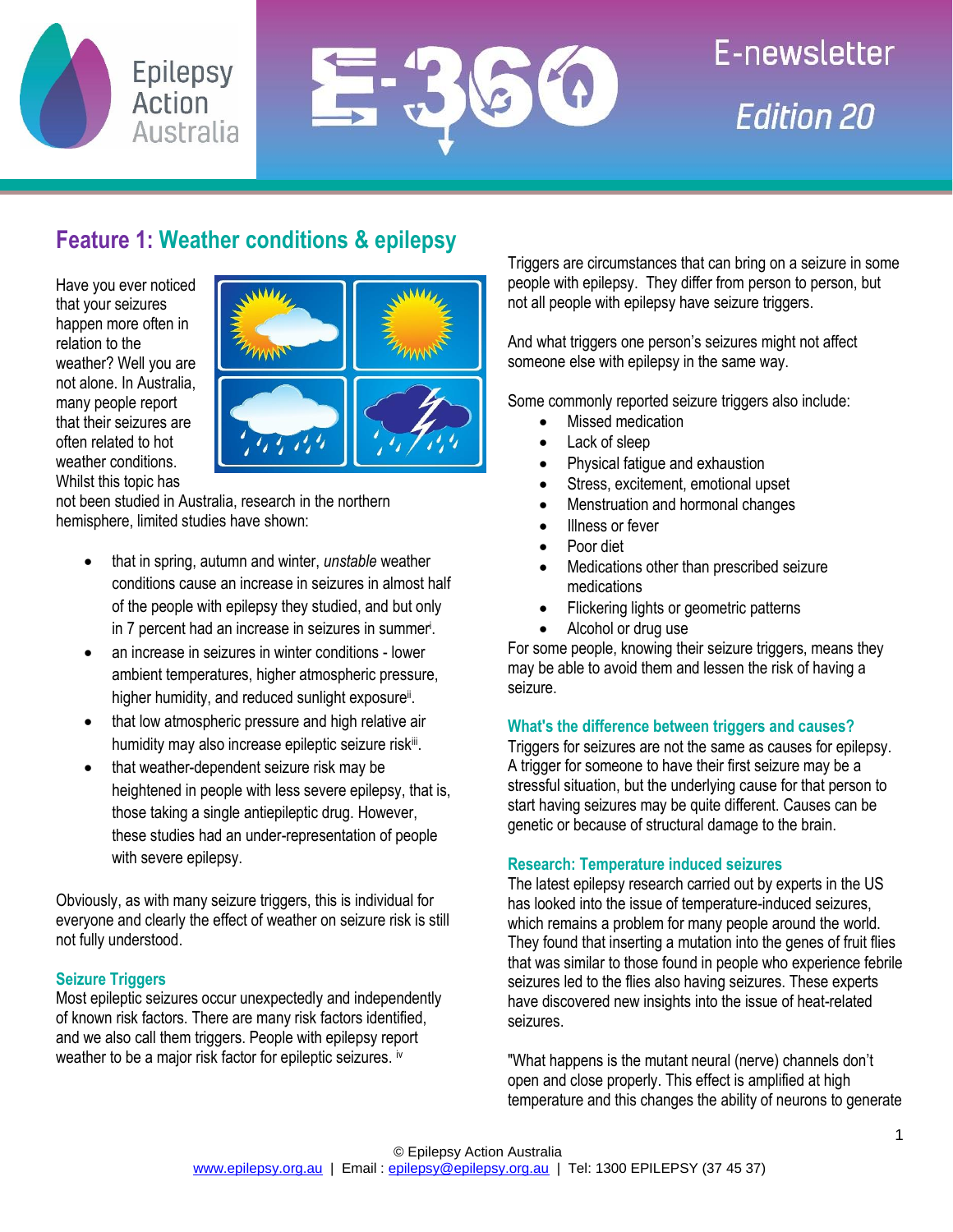Epilepsy Action Australia

the appropriate electrical signals, leading to hyperactivity in the brain circuits".

"With this knowledge, the next step is to use this model to look for drugs that might reduce or eliminate heat-induced seizures."<sup>v</sup>

#### **Seizures and the heat**

Whilst research related to weather and seizures has been limited, and based in the northern hemisphere, there is no scientific evidence that hot weather itself causes seizures to occur in people with epilepsy. In Australia it appears most



people report that the heat, or becoming overheated, tends to increase the likelihood of seizures. Becoming severely overheated can cause seizures, but an average hot day is not in itself the culprit.

#### **How heat may cause seizures**

Obviously, heat can be a major contributor to dehydration. If someone is exposed to heat for a

long period of time and does not drink enough fluid, this can cause dehydration which can increase the risk of a seizure in someone with epilepsy, sometimes later in the day. When fluid loss from the body (mostly perspiration) is greater than fluid intake, it causes a change in electrolytes – a drop in sodium (salt) and glucose (sugar) levels in the body. Ultimately, this can lead to low blood sugar levels (hypoglycemia) which can also trigger seizures for some people.

Not surprisingly, on the rare occasions when a person becomes severely overheated, they risk a higher chance of having a seizure (amongst other serious health issues). So, it is important for people with epilepsy to prevent becoming overheated in the first place, which at its worst, can lead to heat exhaustion or heat stroke.

Sometimes though, people report seizures due to *changes* in weather (or environment). For instance, if a person enters a hot environment from a cold environment this could potentially trigger a seizure; however, the opposite remains true as well.

#### **How to protect yourself from the heat**

If hot weather or becoming overheated is a trigger for your seizures it does not mean that you must sit in front of the air conditioner all summer. It means that sensible preventative measures can be taken in order to ensure a happy and safe summer.

#### A few suggestions to help:

- 1. When inside, keep the house at a temperature that is cool enough to be comfortable. The air conditioner temperature ideally should be set at 24 degrees Celsius. Try not have it too cool as this creates a large difference between the inside and outside temperature.
- 2. Don't let the house heat up before cooling it down. Keep the air conditioner on a constant temperature all day.
- 3. Good full thickness or blackout curtains, or tinted windows are another way to keep the house cooler.
- 4. Ceiling fans and free-standing fans work as a good method to circulate the air as well, and in high humidity, sometimes are more effective in keeping you cool.
- 5. Why not plant some good shade trees or bushes in your yard?
- 6. Seek shade when going outdoors when you can. If you have to walk, do so on the shady side of the street. If you are taking the children to a park or playground, source one with good shade or plenty of trees. Try not to be in direct sunlight for lengthy periods.
- 7. Stay hydrated. Take a water bottle with you and drink regularly.
- 8. Wear light cotton clothing and avoid synthetics in the heat. Synthetic clothes make you sweat more and make you feel hotter. Cotton is the coolest type of clothing to wear and "breathes" better. It goes without saying that wearing a hat is also a good idea.
- 9. Young children and seniors have more difficult time regulating body temperature. So monitoring their time in the heat is recommended. Give the kids some down time with a food break, or instigate water play such as water pistols, sprinklers or water balloons.
- 10. Topamax (topiramate) can decrease perspiration, which is the body's natural way of staying cool. Be aware of this if you take Topamax.
- 11. If you have to spend a hot day outdoors then make sure take it easy and don't over exert yourself.

Ultimately, it is important to spend time both indoors and outdoors in the summer. We all need a bit of sunshine. Just be prepared and take appropriate measures to ensure you or your family don't get overheated or sunburnt.

**If you think your seizures may be weather related** What you can do: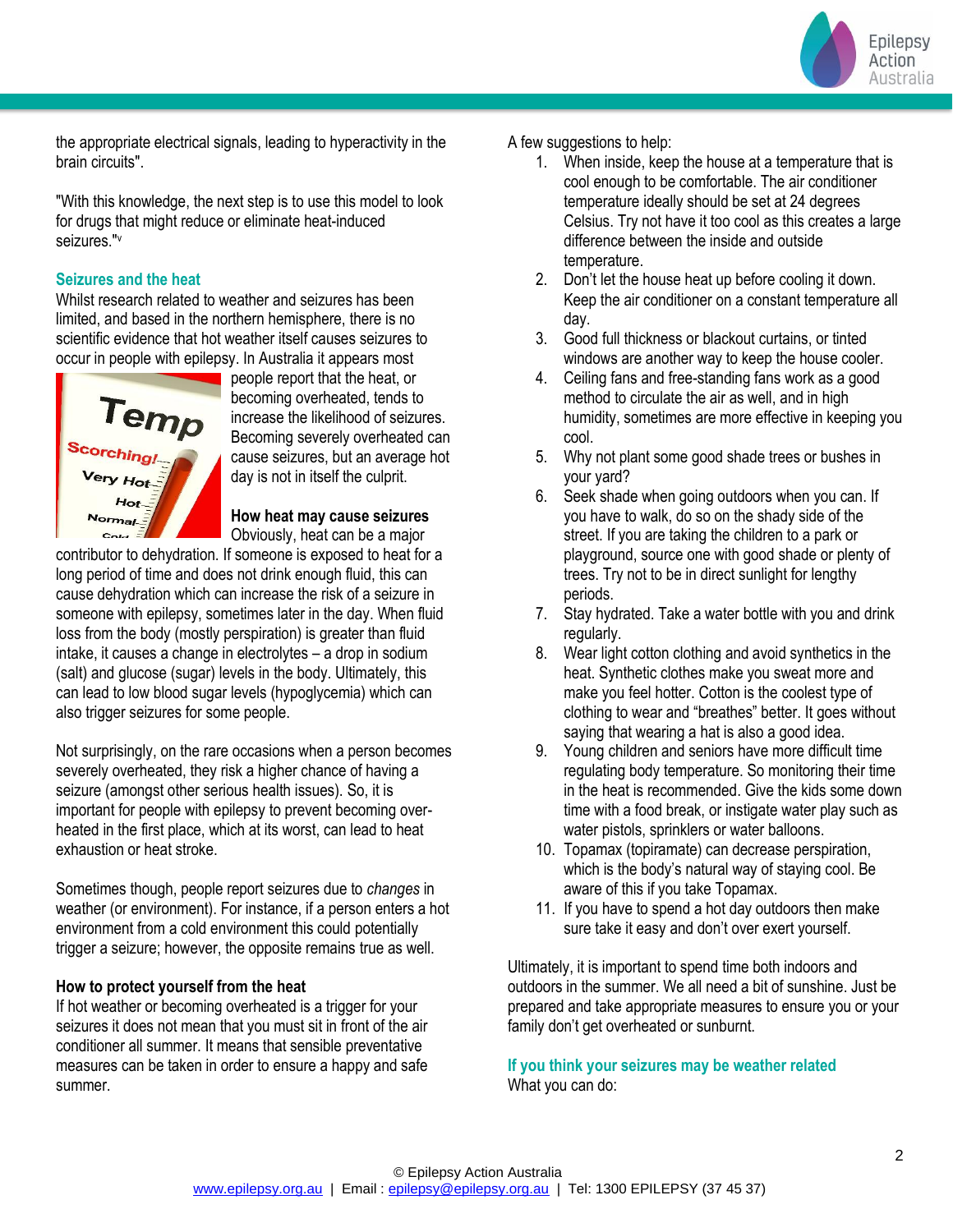

- 1. Keep a diary of seizures; when they occur and the circumstances in which they occur. Patterns can emerge for some people. This may take months to recognise, particularly if they are associated with weather changes.
- 2. If you think your seizures are weather related, look at adjusting your environment at home (and preferably work) so you are less likely to have a seizure. This may even mean getting an air conditioner for your bedroom.
- 3. A domestic weather station (they vary considerably in price) may be worth considering so you can record the conditions on the days you have seizures to see if there are patterns.
- 4. Take precautions in unfavourable weather conditions for you.

Many people with epilepsy find that their seizures are triggered by various things, including temperature or barometric changes, certain lights and sounds, hormones and even sleep.

Regardless of the cause, if heat is a seizure trigger for you, use caution in hot weather to reduce your risk of seizures.

#### **For more information go to:**

#### **Prepare your home for summer:**

[https://www.redfin.com/blog/2016/06/how-to-prep-your-home](https://www.redfin.com/blog/2016/06/how-to-prep-your-home-to-avoid-summer-hazards.html)[to-avoid-summer-hazards.html](https://www.redfin.com/blog/2016/06/how-to-prep-your-home-to-avoid-summer-hazards.html)

#### **Heat induced illness – First Aid:**

[https://www.health.nsw.gov.au/environment/factsheets/Pages/h](https://www.health.nsw.gov.au/environment/factsheets/Pages/heat-related-illness.aspx) [eat-related-illness.aspx](https://www.health.nsw.gov.au/environment/factsheets/Pages/heat-related-illness.aspx)

[https://www.cdc.gov/niosh/mining/UserFiles/works/pdfs/2017-](https://www.cdc.gov/niosh/mining/UserFiles/works/pdfs/2017-128.pdf) [128.pdf](https://www.cdc.gov/niosh/mining/UserFiles/works/pdfs/2017-128.pdf)

**Products that can help keep you cool: Cooling Vests** <https://www.icevests.com.au/> **Nikki G temperature controlled clothing**  <https://www.nikkigs.com.au/>

**Cooling towels** [https://runnerclick.com/10-best-cooling-towels](https://runnerclick.com/10-best-cooling-towels-reviewed/)[reviewed/](https://runnerclick.com/10-best-cooling-towels-reviewed/)

**Cooling scarves** [https://gadgets-reviews.com/review/223-best](https://gadgets-reviews.com/review/223-best-cooling-bandanas-wraps-scarves.html)[cooling-bandanas-wraps-scarves.html](https://gadgets-reviews.com/review/223-best-cooling-bandanas-wraps-scarves.html)

## **Feature 2: Taking healthcare from the hospital to the home**

Are you worried about seizures, fainting spells or blackouts?



Seizures can be sporadic, unpredictable and sometimes difficult to diagnose or determine if they are actually seizures, making diagnosis difficult in some cases, especially in young children where it is difficult to get a quality EEG recording. Getting a diagnosis of epilepsy can take some time and involve several repeated electroencephalograms (EEG's).

Sometimes an accurate diagnosis may require several days in hospital with video-EEG monitoring simply waiting for seizures to occur. It's uncomfortable, inconvenient, has a long wait-list and is costly to the medical system. Seer medical have developed an at home video-EEG (and ECG) service.

#### **Seer Medical**

If you think you or your child may be experiencing episodes that may be seizures, fainting spells or blackouts, Seer's athome brain and heart monitoring service can help you get the right diagnosis and enable you to take control of your life. Seer offer bulk-billed, at home long term video EEG (and ECG ) monitoring.

Seer monitor people just like you, all across Australia, every day. People who suffer undiagnosed episodes, people who want to confirm a recent diagnosis and people with epilepsy who want to explore their medication options.

#### **How it works**

Seer's at-home week-long video EEG-ECG monitoring service is for diagnosing unexplained or unpredictable events, testing the effectiveness of medications, or establishing whether people with epilepsy are safe to drive.

#### **Who benefits?**

Episodes that may be monitored can include seizures, fainting / syncope, psychogenic non-epileptic seizures, panic attacks, unusual sleep related episodes, narcolepsy, sudden collapse, transient ischemic attack, migraine and other sporadic conditions.

People who particularly benefit include people:

• who live in rural / regional areas;

• who are unlikely to commit to a stay in hospital;

• with a psychiatric / behavioural co-morbidity (e.g. depression, anxiety);

- with an addiction (cigarettes, alcohol etc);
- from a non-English-speaking background or
- with English as a second language;
- that require care or assistance such as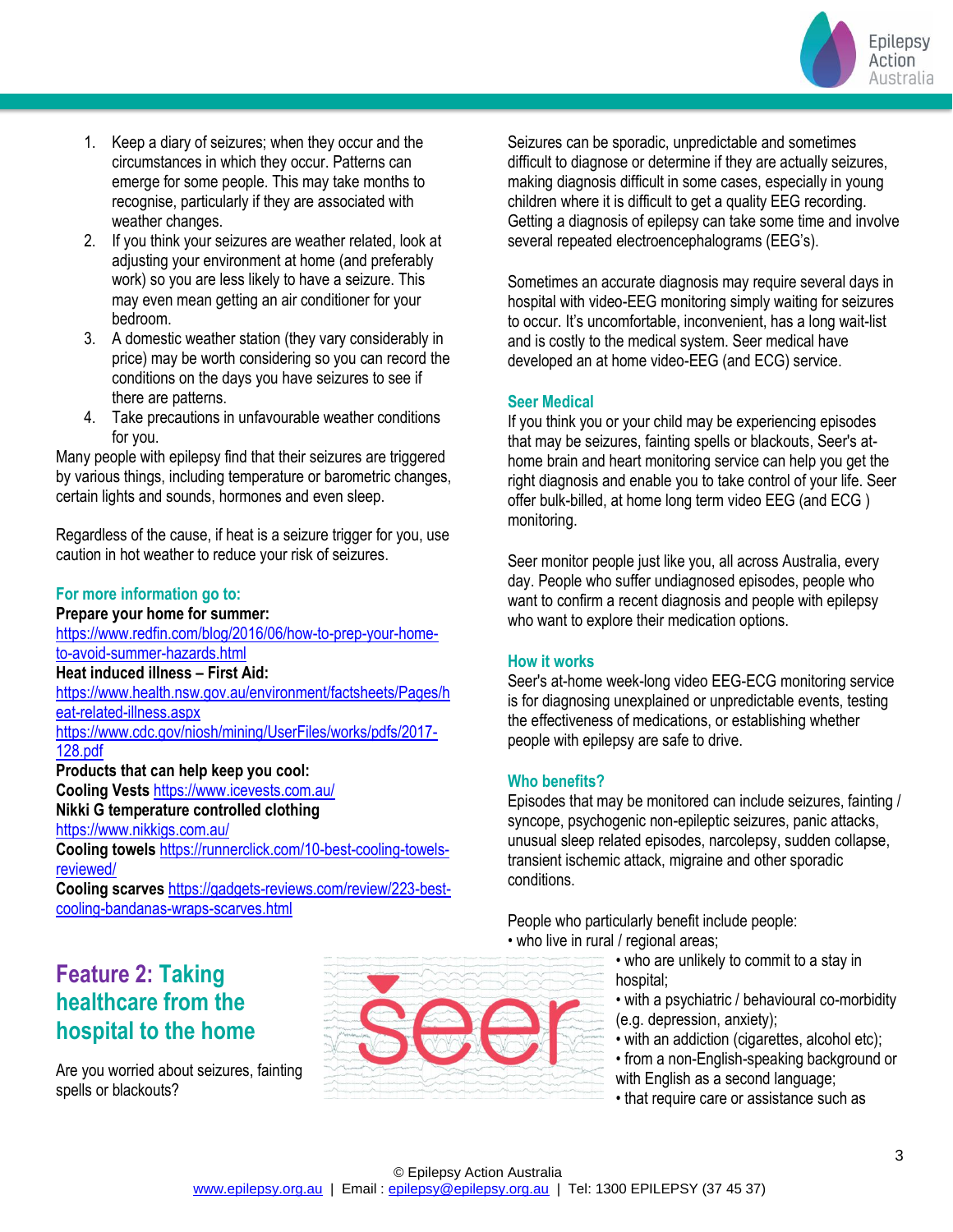

elderly patients, disabled patients or patients with other special needs;

- who are transitioning to adult hospital;
- who are single parents;

• with pets.

#### **How do I get a booking?**

1. All you need is a referral from your doctor.

2. Following a referral, you will be contacted by the Seer team to confirm an appointment for fitting the monitoring system at a Seer clinic.

3. Seer provide instructions on what to expect and how to prepare, via email or by post.

4. Appointments to fit the monitoring system take approximately one hour.

5. You then return home for monitoring where we record ambulatory video EEG-ECG for 7 days (maximum 10 days). 6. You use an App to report any episodes of interest.

7. At the end of the monitoring period, you will return to the Seer clinic, where they remove the equipment. This

appointment typically takes half an hour.

8. The data is then analysed and a diagnostic report is prepared.

9. The data is interpreted and concluded by highly-regarded neurologists Prof Mark Cook, Dr Gabriel Dabscheck, or A/Prof Wendyl D'Souza or other renowned neurologists (or cardiologists).

The testing is fully bulk-billed, so you have no out-of-pocket expenses with a valid Medicare card. We are also a preapproved TAC provider if you have a TAC claim.

Currently Seer are only operating in NSW, Queensland, Tasmania and Victoria, but have plans to expand further across Australia in the very near future. For more about this service; Call Seer on 0400 626 186 or email info@seermedical.com. Website[: https://www.seermedical.com/](https://www.seermedical.com/)

### **In the News – The latest on epilepsy**



#### **A Mind Unravelled: A Memoir.**

The compelling story of an acclaimed journalist and New York Times

bestselling author's ongoing struggle with epilepsy—his torturous decision to keep his condition a secret to avoid discrimination, and his ensuing decades-long battle to not only survive, but to thrive. To view the book, go to: [https://www.amazon.com/Mind-Unraveled-Memoir-Kurt-](https://www.amazon.com/Mind-Unraveled-Memoir-Kurt-Eichenwald/dp/0399593624)[Eichenwald/dp/0399593624](https://www.amazon.com/Mind-Unraveled-Memoir-Kurt-Eichenwald/dp/0399593624)

#### **Early life seizures and autism.**

Early-life seizures prematurely switch on key synapses in the brain that may contribute to further neurodevelopmental delay in children with autism and other intellectual disabilities, suggests a new study. Read more at [https://www.sciencedaily.com/releases/2018/05/180529132005](https://www.sciencedaily.com/releases/2018/05/180529132005.htm)

[.htm](https://www.sciencedaily.com/releases/2018/05/180529132005.htm)

#### **New screening tool for people with epilepsy and obstructive sleep apnoea.**

Researchers have developed a tool to help neurologists screen for obstructive sleep apnoea in people with epilepsy whose seizures can be increased by sleep. Read more at [https://www.sciencedaily.com/releases/2018/09/180927105625](https://www.sciencedaily.com/releases/2018/09/180927105625.htm) [.htm](https://www.sciencedaily.com/releases/2018/09/180927105625.htm)

#### **Nocturnal Monitoring May Reduce SUDEP in Severe Epilepsy.**

Monitoring people with severe epilepsy in residential care facilities during the night was associated with a much lower rate of sudden unexplained death in epilepsy (SUDEP), a new study found. Read more at

[https://www.medscape.com/viewarticle/903503?src=wnl\\_edit\\_t](https://www.medscape.com/viewarticle/903503?src=wnl_edit_tpal&uac=265499PT&impID=1772281&faf=1#vp_1) [pal&uac=265499PT&impID=1772281&faf=1#vp\\_1](https://www.medscape.com/viewarticle/903503?src=wnl_edit_tpal&uac=265499PT&impID=1772281&faf=1#vp_1)

#### **Antiepileptic drug clearance changes during pregnancy.**

During pregnancy, the numerous physiological changes a woman's body undergoes can alter the way medications are metabolised, the rate at which they are cleared, and their overall effectiveness. Read more at

[https://medicalxpress.com/news/2018-10-dose-antiepileptic](https://medicalxpress.com/news/2018-10-dose-antiepileptic-drug-clearance-pregnancy.html)[drug-clearance-pregnancy.html](https://medicalxpress.com/news/2018-10-dose-antiepileptic-drug-clearance-pregnancy.html)

#### **Unintended pregnancy common in women with epilepsy.**

More than half of all pregnancies in women with epilepsy are unintended and associated with premature birth. Read more at [https://www.neurologyadvisor.com/epilepsy/unintended](https://www.neurologyadvisor.com/epilepsy/unintended-pregnancy-rates-in-women-with-epilepsy/article/807978/)[pregnancy-rates-in-women-with-epilepsy/article/807978/](https://www.neurologyadvisor.com/epilepsy/unintended-pregnancy-rates-in-women-with-epilepsy/article/807978/)

#### **Unplanned pregnancy in women with epilepsy may double miscarriage risk.**

In women with epilepsy, spontaneous miscarriage is twice as common in unintended pregnancies as in planned pregnancies. Read more at

[https://www.mdlinx.com/neurology/top-medical](https://www.mdlinx.com/neurology/top-medical-news/article/2018/10/16/7546993/)[news/article/2018/10/16/7546993/](https://www.mdlinx.com/neurology/top-medical-news/article/2018/10/16/7546993/)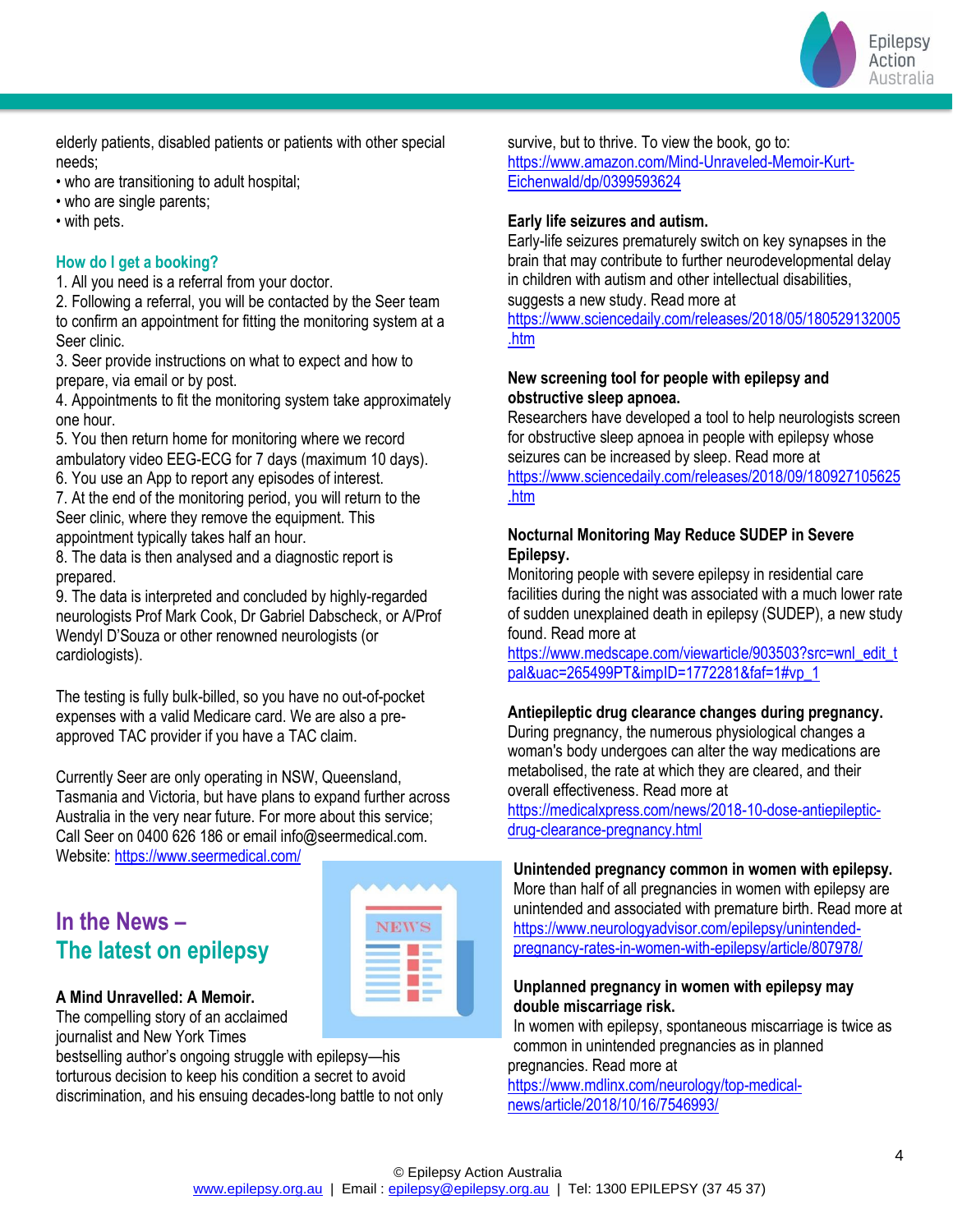

## **Q&As – Our service providers answer your questions**

#### **Q: I've been told I have focal seizures. Are these silent seizures?**

A: With a focal seizure, the seizure activity stays in one part of the brain. Therefore, you tend to have localised (focal) symptoms which appear quite subtle in some people. Different

parts of the brain control different functions and depending upon which areas of the brain are affected will determine the outward signs of the seizure activity.

Two main types of focal seizures include:

- 1. Focal aware seizures
	- In this type of seizure, you do not lose consciousness or awareness. They may involve muscular jerks or strange sensations in one part of the body. Or you may hear, see, smell, or taste odd sensations. Some people develop pins and needles in one part of the body. These seizures are usually very brief lasting just a few seconds, but sometimes minutes. These can lead onto focal impaired awareness seizures or tonic clonic seizures.
- 2. Focal impaired awareness seizures During this type of focal seizure, you are not aware of your surroundings or what you are doing. In effect, you have a partial loss of consciousness or awareness. Symptoms vary greatly but can include confusion, wandering, fidgeting, vocal sounds or confused language and chewing or lip smacking. These can also lead on to tonic clonic seizures.

Some people may call these seizures silent seizures, but this is not a recognised name for focal seizures. They were previously called partial seizures.

#### **Q: How is nocturnal epilepsy treated? I am having seizures when I am asleep.**

A: Nocturnal seizures are treated with medication like other types of epilepsy. The dosages of medication may be higher in the evening than during the day, and usually the medication is in the form of controlled release tablets, which means they release the medication slowly to keep the blood levels stable overnight.

Any form of epilepsy where the seizures are not controlled should be reviewed by a neurologist, and medication doses or the medication type may need to be changed. Two in three people will get good seizure control with medication. If, after a good trial of medications, the seizures are still not controlled other forms of treatment such as surgery or vagus nerve stimulation may be considered especially if the seizures are affecting quality of life.

#### **Q: I was wondering what the chances are of a small bright light source near my work space causing a seizure?**

A: We all find flickering lights or some colours or patterns irritating or difficult to look at to some degree

however some people with epilepsy have seizures triggered by flashing or flickering lights, or by certain geometric shapes or patterns. People who have these seizures are diagnosed with photosensitive epilepsy.

Photosensitive epilepsy is a type of epilepsy we call reflex epilepsy and is seen in less than 5% of people with epilepsy. Medication can help gain seizure control.

Our modern environment is a rich source of potentially seizuretriggering visual stimuli. New potentially provocative sources turn-up now and then unexpectedly.

Whether or not a photosensitive seizure happens is also influenced by:

- whether the eyes are open, closed or closing at the time of the stimulation
- the speed or flicker of the flashing light or movement of the geometrical pattern
- the contrast and brightness of the stimuli  $-$  in general, with brighter stimuli and strong contrasts in colour, the more likely seizures will be induced
- how long the stimulation goes for  $-$  a seizure is more likely to occur with longer exposure
- the colour of the flicker (if any) red flicker is more provocative and colour oscillating from red to blue
- how large and close the screen is  $-$  the larger and closer someone is, the more "field of view" it takes up and is more likely to trigger a seizure.

If you find the light is irritating, or makes you feel you may have a seizure, then speak to your boss and see if you can move to a different location at work, or ask if the light can be removed or dimmed. Also, some people with photosensitive epilepsy benefit from wearing tinted glasses such as the Zeiss Z1 blue lens glasses.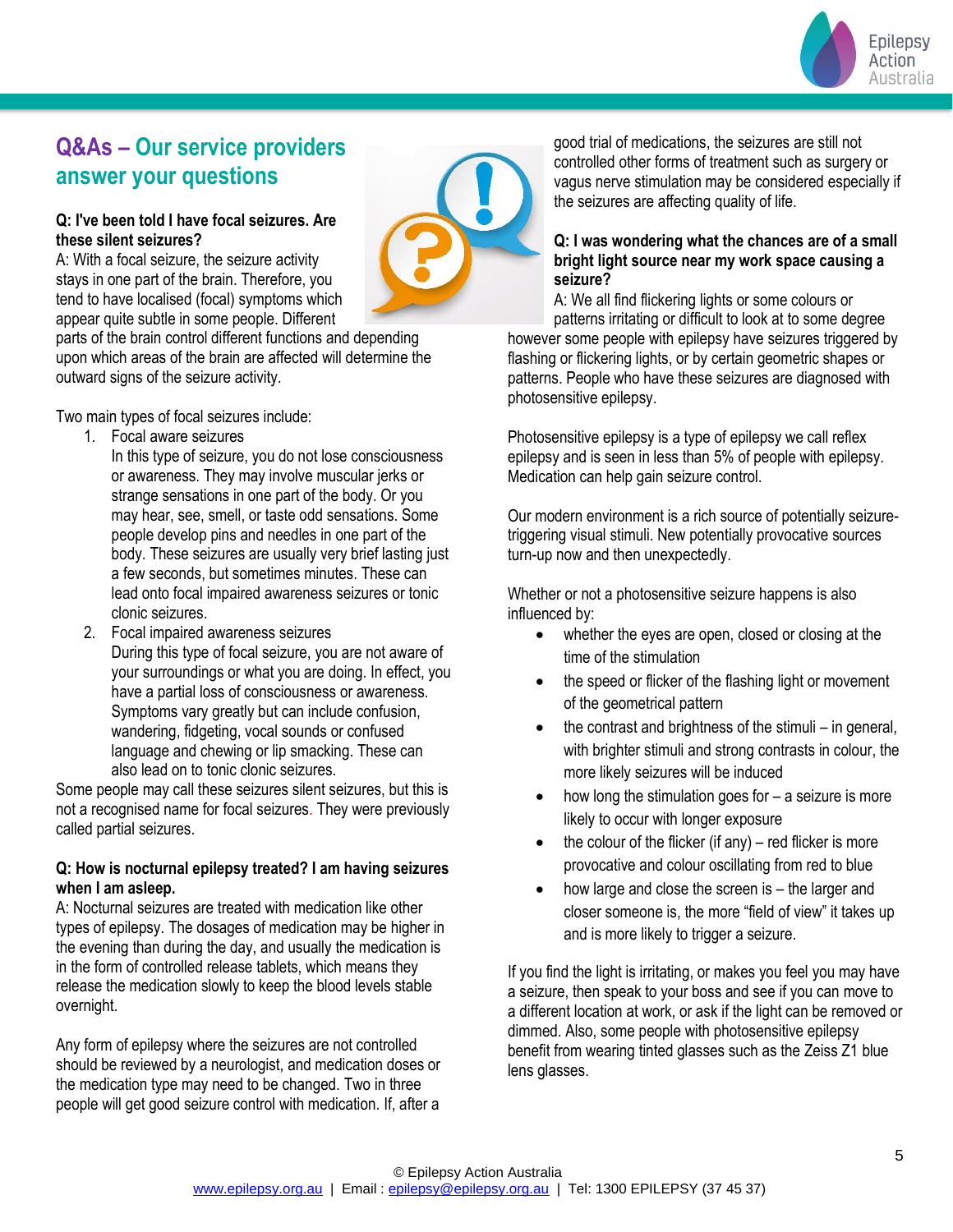

#### **Q: Can I drink coffee if I have epilepsy? I heard it might cause seizures.**

A: Coffee contains caffeine which is a stimulant found in a variety of foods and beverages, such as soft drinks, high energy drinks, tea, coffee, and chocolate. It can also be found in some supplements and medications, including some diet pills, antihistamines and



decongestants. Be aware that some high energy and soft drinks contain more caffeine than a strong coffee.

Excessive amounts of caffeine can cause an increase in seizures in some people. In addition, caffeine may interfere with antiepileptic medications, and affect sleep patterns. Some stimulant drinks or high energy drinks have other substances, like guarana. Guarana is a natural caffeine source and a stimulant. It is a common ingredient in high energy drinks and herbal 'weight loss' teas and can combine with adrenaline to produce an even stronger stimulant effect.

Any substance that is a stimulant should be avoided or taken with care and moderation, as they are more likely to increase the risk of seizures. It's hard to know exactly how much caffeine is a problem, as its effects on the body vary from person to person. The rough guideline for the average person is to drink (or eat) less than 600 mg per day – around four cups of coffee, or five or six cups of tea. This would probably be less for someone with epilepsy. So limit your coffee intake to two or three cups a day at most. If you also drink soft drink, this should be included in this quota.

## **Taking Action – What's happening at Epilepsy Action**

#### *GREAT CHRISTMAS PRESENT IDEA!*

Our bears are getting ready for Christmas… will one of them be under your tree?



Every bear purchased helps us to provide more services and support to those impacted by epilepsy around Australia. Order before 16th December to have your bear in time for Christmas. Visit **[https://www.epilepsy.org.au/get](https://www.epilepsy.org.au/get-involved/buy-merchandise/)[involved/buy-merchandise/](https://www.epilepsy.org.au/get-involved/buy-merchandise/)** to buy.

#### *EXPRESSIONS OF INTEREST FOR YOUNG ADULT EVENT*

Epilepsy Action Australia are happy to announce that expressions of interests are now open for a place at the Ya Me Event 2019.

#### **Are you a young adult (aged 18-25)? Do you have epilepsy?**

The YA Me event has been designed to provide young adults with epilepsy information and guidance on a variety of topics including employment, relationships, mental health and selfmanagement. Interested?

**When** - Saturday 2nd February to Sunday 3rd February **Where** - Urban Camp Melbourne

**Cost** - The total cost of the program is \$50pp, with accommodation and

meals provided, however attendees will be asked to arrange their own transport to and from the venue.



Want to know more?

Email **[epilepsy@epilepsy.org.au.](mailto:epilepsy@epilepsy.org.au?subject=YA%20Me%202019%20Event)** Want to express your interest in attending? **Please complete this survey: [https://www.surveymonkey.com/r/YA\\_ME\\_EVENT\\_EOI](https://www.surveymonkey.com/r/YA_ME_EVENT_EOI)**

*Places are limited so please express your interest before 30th November.*

#### *SUPPORT OUR CHRISTMAS APPEAL*

Visit **[https://www.epilepsy.org.au/donation/make-a](https://www.epilepsy.org.au/donation/make-a-donation/)[donation/](https://www.epilepsy.org.au/donation/make-a-donation/)** to make a donation and bring comfort and joy this Christmas.

# **CHRISTMAS IS A TIME FOR GIVING**

**Click here to** make a donation



Donations of \$2 or more are tax deductible